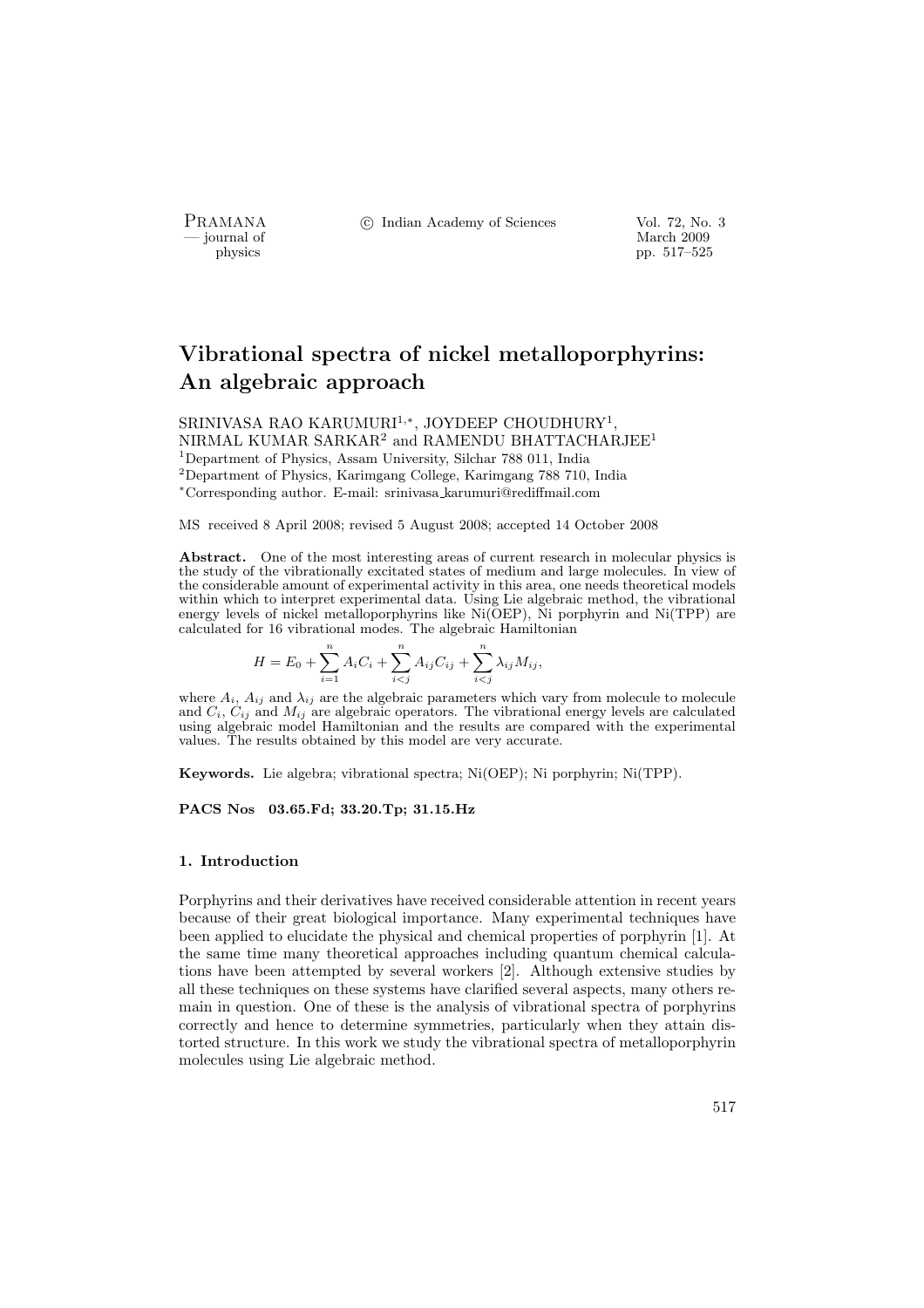Lie algebraic methods have been useful in the study of problems in physics ever since Marius Sophus Lie introduced Lie algebras at the end of the 19th century, especially after the development of quantum mechanics in the first part of the 20th century. This is because quantum mechanics makes use of commutations  $[x, p_x] = \hbar$ which are the defining ingredients of Lie algebras. The use of Lie algebras as a tool to systematically investigate physical systems (the so-called spectrum generating Lie algebras) did not however develop fully until the 1970s, when it was introduced in a systematic fashion by Arima and Iachello in the study of spectra of atomic nuclei (interacting boson model) [3]. Wulfman played a great role in the algebraic approach to the molecules [4]. He was the pioneer to publish the first paper on the algebraic approach to molecules (the approach to the Morse oscillator) in 1979 [5]. Later, in 1981 Iachello used Lie algebraic methods in the systematic study of spectra of molecules (vibron model). This introduction was based on the second quantization of Schrödinger equation with a three-dimensional Morse potential and described rotation–vibration spectra of diatomic molecules [6]. Soon after, the algebraic method was extended to rotation–vibration spectra of polyatomic molecules [7]. Among algebraic methods, the  $U(4)$  and  $U(2)$  algebraic models have mostly been used so far in the analysis of experimental data. Later on the  $U(4)$  algebra was used for each bond in the case of linear triatomic and tetratomic molecules [8]. The  $U(4)$  model takes rotation and vibration into account simultaneously but becomes quite complicated when the number of atoms in a molecule is larger than four, while the  $U(2)$  model is particularly well suited for dealing with the vibrations of polyatomic molecules. In 1984, Van Roosmalen et al proposed an algebraic model to describe stretching vibrational modes of ABA molecules [9]. This model is based on the isomorphism between one-dimensional Morse potential and  $SU(2)$  algebra and correspond to the algebraic version of coupled Morse oscillator method developed by Halonen and Child [10]. The algebraic approach of vibrational stretching mode in polyatomic molecule was also proposed by Moret, Michelot, Bailly and Leroy [8] using unitary group  $U(n)$  with  $(n - 1)$  vibrational degrees of freedom. This method is quite complex and less flexible than  $SU(2)$  approach. Iachello and Oss are the pioneers to introduce the  $SU(2)$  model [11] in the algebraic approach. Later, in 1994, Lemus and Frank applied the  $SU(2)$  model in the study of molecules like methane [11]. A brief review of the work done in the aforementioned algebraic approach up to 2002 is stated in the study of Iachello and Oss [12].

Recently, using Lie algebraic method we have reported better results [13a] for the vibrational energy levels of HCN,  $HCCF$ ,  $SnBr<sub>4</sub>$ ,  $CCl<sub>4</sub>$  than those reported earlier and also we have reported the stretching vibrational spectra of Ni(OEP), nickel porphyrin by  $U(2)$  model [13b]. The  $U(2)$  model was particularly successful in explaining stretching vibrations of polyatomic molecules such as octahedral, benzene and pyrrole-like molecules [14]. As such, the approach is particularly appropriate for many challenges of modern spectroscopy. This approach is important for the representation of higher accuracy spectroscopic data especially for larger molecules. The algebraic approach starts with a Hamiltonian and hence such a fit provides more than just a compact parametrization of the data. Rather, it determines some of the parameters in the Hamiltonian and so provides explicit predictions (including information on the potential).

518 Pramana – J. Phys., Vol. 72, No. 3, March 2009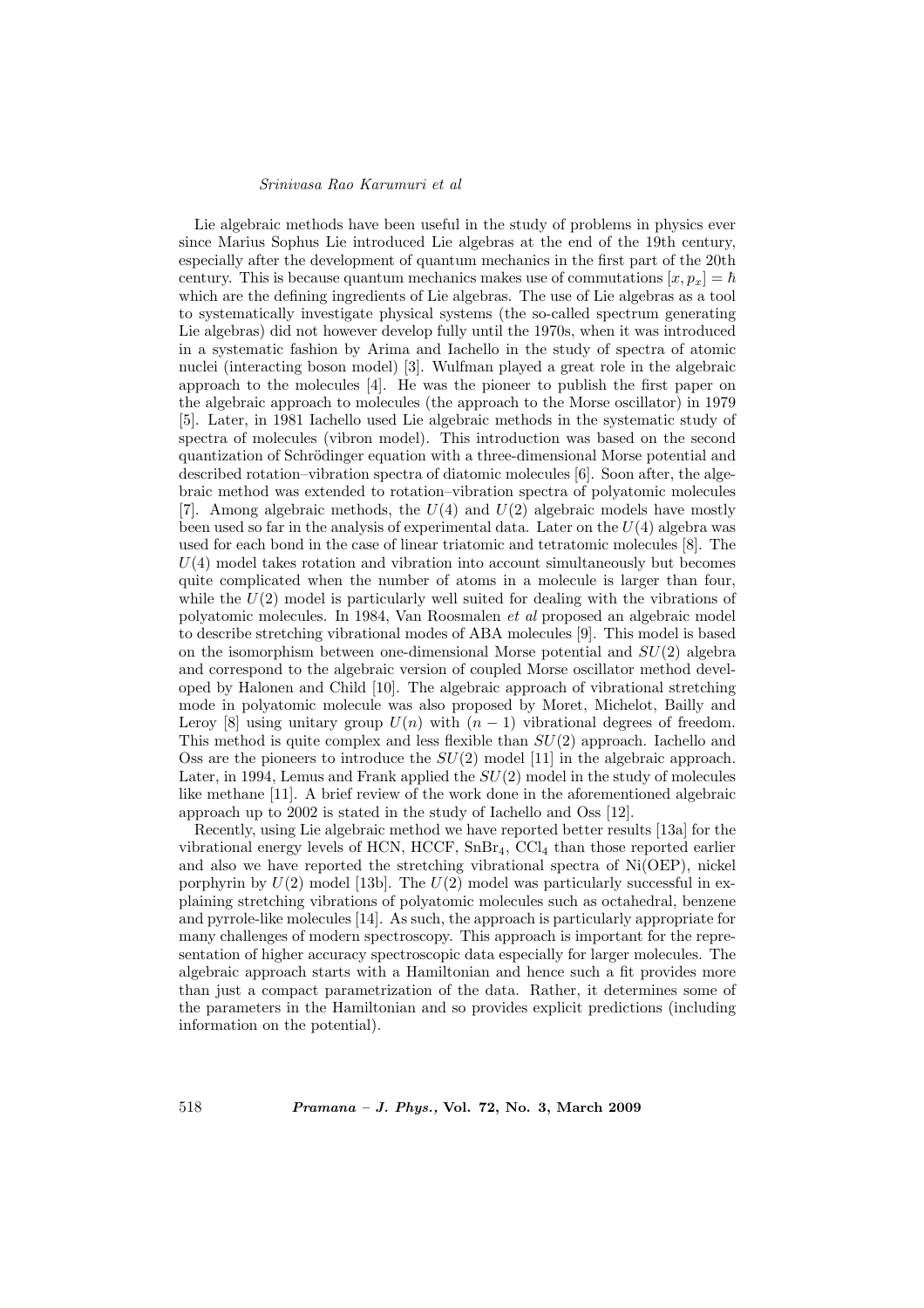### Vibrational spectra of nickel metalloporphyrins

In this paper, the fundamental vibrational energy levels of nickel metalloporphyrins like Ni(OEP), Ni porphyrin, Ni(TPP) are calculated for the first time using Lie algebraic model Hamiltonian. In  $\S2$ , we discuss briefly the theory of the algebraic model applied to metalloporphyrin molecules. In §3, we present the results and discussions of the vibrational energy levels of Ni(OEP), Ni porphyrin, Ni(TPP) molecules along with Lie algebraic parameters, followed by the conclusion in §4.

# 2. Theory: An algebraic method

In constructing this model, we use the isomorphism of the Lie algebra of  $U(2)$ with that of the one-dimensional Morse oscillator [15]. The eigenstates of the onedimensional Schrödinger equation,  $h\psi = \varepsilon\psi$ , with a Morse potential [9]

$$
h(p,x) = p^2/2\mu + D[1 - \exp(-\alpha x)]^2
$$
\n(1)

can be put into one-to-one correspondence with the representations of  $U(2) \supset O(2)$ , characterized by the quantum numbers  $|N, m\rangle$ , with the provison that one takes only the positive branch of m, i.e.  $m = N, N - 2, \ldots, 1$  or 0 for  $N =$  odd or even  $(N =$  integer). The Morse Hamiltonian (1) corresponds in the  $U(2)$  basis to a simple Hamiltonian,  $h_i = \varepsilon_0 + AC$ , where C is the invariant operator of  $O(2)$ , with eigenvalues  $(m^2 - N^2)$ .

The eigenvalues of  $h$  are

$$
\varepsilon = \varepsilon_0 + A(m^2 - N^2), \quad m = N, N - 2, \dots, 1 \text{ or } 0, \quad (N = \text{ integer}).
$$
\n(2)

Introducing the vibrational quantum number  $\nu = (N-m)/2$ , eq. (2) can be rewritten as

$$
\varepsilon = \varepsilon_0 - 4A(N\nu - \nu^2),
$$
  
\n
$$
\nu = 0, 1, \dots, N/2 \text{ or } N - 1/2 (N = \text{ even or odd}).
$$
 (3)



Figure 1. Structure of metalloporphyrin (M – metal). Different porphyrins are obtained by specific substitution at X or 1 to 8 positions.

Pramana – J. Phys., Vol. 72, No. 3, March 2009 519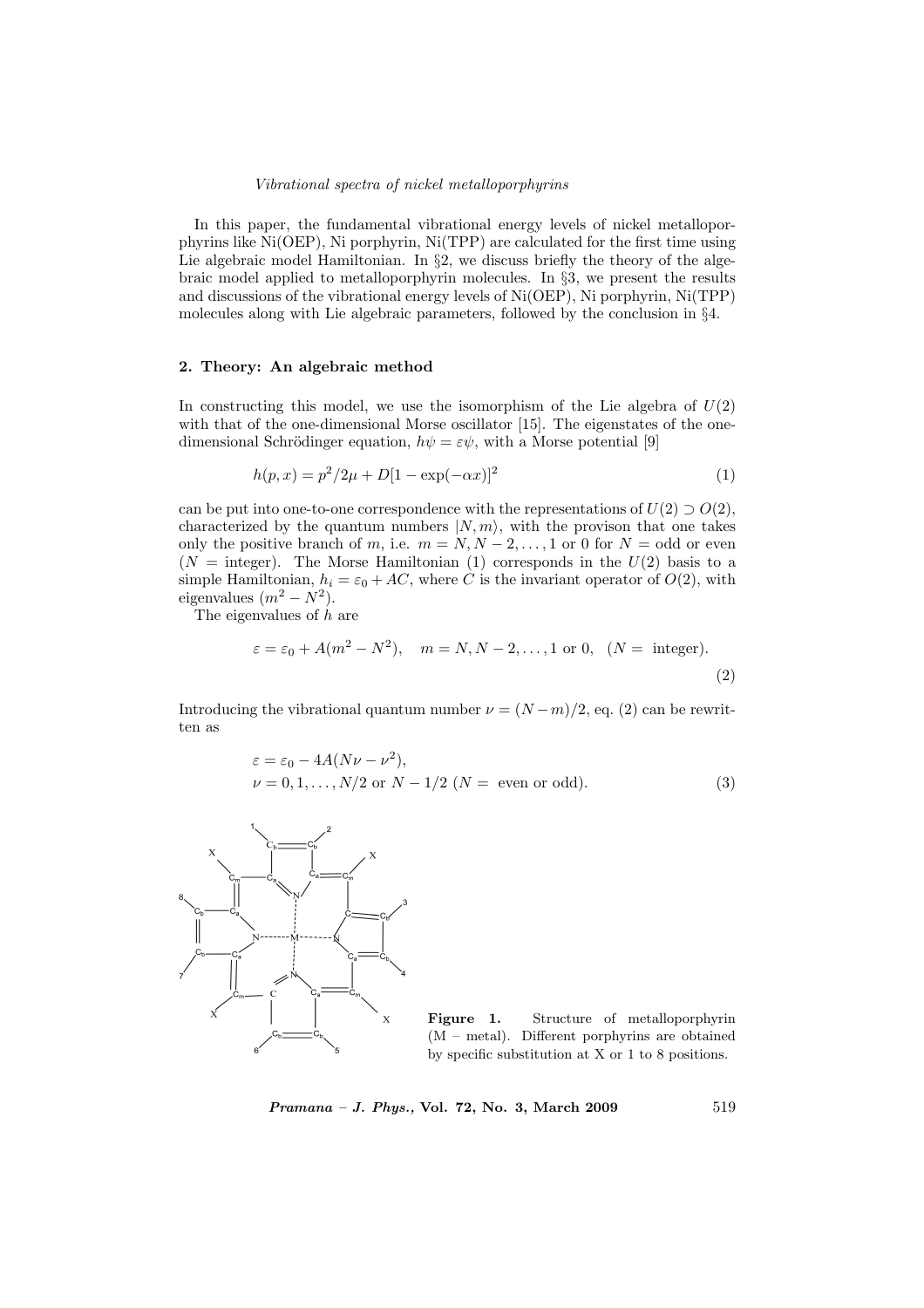The values of  $\varepsilon_0$ , A, and N are given in terms of  $\mu$ , D, and  $\alpha$  by  $\varepsilon_0 = -D$ ,  $-4AN = \hbar \alpha (2D/\mu)^{1/2}$ ,  $4A = -\hbar^2 \alpha^2/2\mu$ . One can immediately verify that these are the eigenvalues of the Morse oscillator.

Consider now a molecule with  $n$  bonds. In the algebraic model  $[6]$ , each bond  $i$  is replaced by an algebra (here  $U_i(2)$ ), with Hamiltonian  $h_i = \varepsilon_{0i} + A_i C_i$ , where  $C_i$  is the invariant operator of  $O_i(2)$  with eigenvalues  $-4(N_i\nu_i - \nu_i^2)$ . The bonds interact with a bond–bond interaction. Two types of interactions are usually considered [6], which we denote by  $C_{ij}$  and  $M_{ij}$ , and call Casimir and Majorana interactions, respectively.

The algebraic model Hamiltonian we consider is thus

$$
H = E_0 + \sum_{i=1}^{n} A_i C_i + \sum_{i (4)
$$

In eq. (4),  $C_i$  is an invariant operator with eigenvalues  $4(v_i^2 - N_i v_i)$  and the operator  $C_{ij}$  is diagonal with matrix elements.

$$
\langle N_i, v_i; N_j, v_j | C_{ij} | N_i, v_i; N_j, v_j \rangle = 4[(v_i + v_j)^2 - (v_i + v_j)(N_i + N_j)]
$$
\n(5)

while the operator  $M_{ij}$  has both diagonal and non-diagonal matrix elements

$$
\langle N_i, v_i; N_j, v_j | M_{ij} | N_i, v_i, N_j, v_j \rangle = (N_i v_j + N_j v_i - 2v_i v_j) \n\langle N_i, v_i + 1; N_j, v_j - 1 | M_{ij} | N_i, v_i; N_j, v_j \rangle \n= -[v_j(v_i + 1)(N_i - v_i)(N_j - v_j + 1)]^{1/2} \n\langle N_i, v_i - 1; N_j, v_j + 1 | M_{ij} | N_i, v_i; N_j, v_j \rangle \n= -[v_i(v_j + 1)(N_j - v_j)(N_i - v_i + 1)]^{1/2}.
$$
\n(6)

Equation  $(6)$  is a generalization to n bonds of the two-bond model of ref. [9]. The operators  $C_{ij}$  and  $M_{ij}$  have been called Casimir and Majorana, because of their group-theoretic properties.

They are the invariant operators of the combined algebras  $O_{ij}(2)$  and  $U_{ij}(2)$  in the group lattice.



Figure 2. Couple scheme of Lie groups.

520 Pramana – J. Phys., Vol. 72, No. 3, March 2009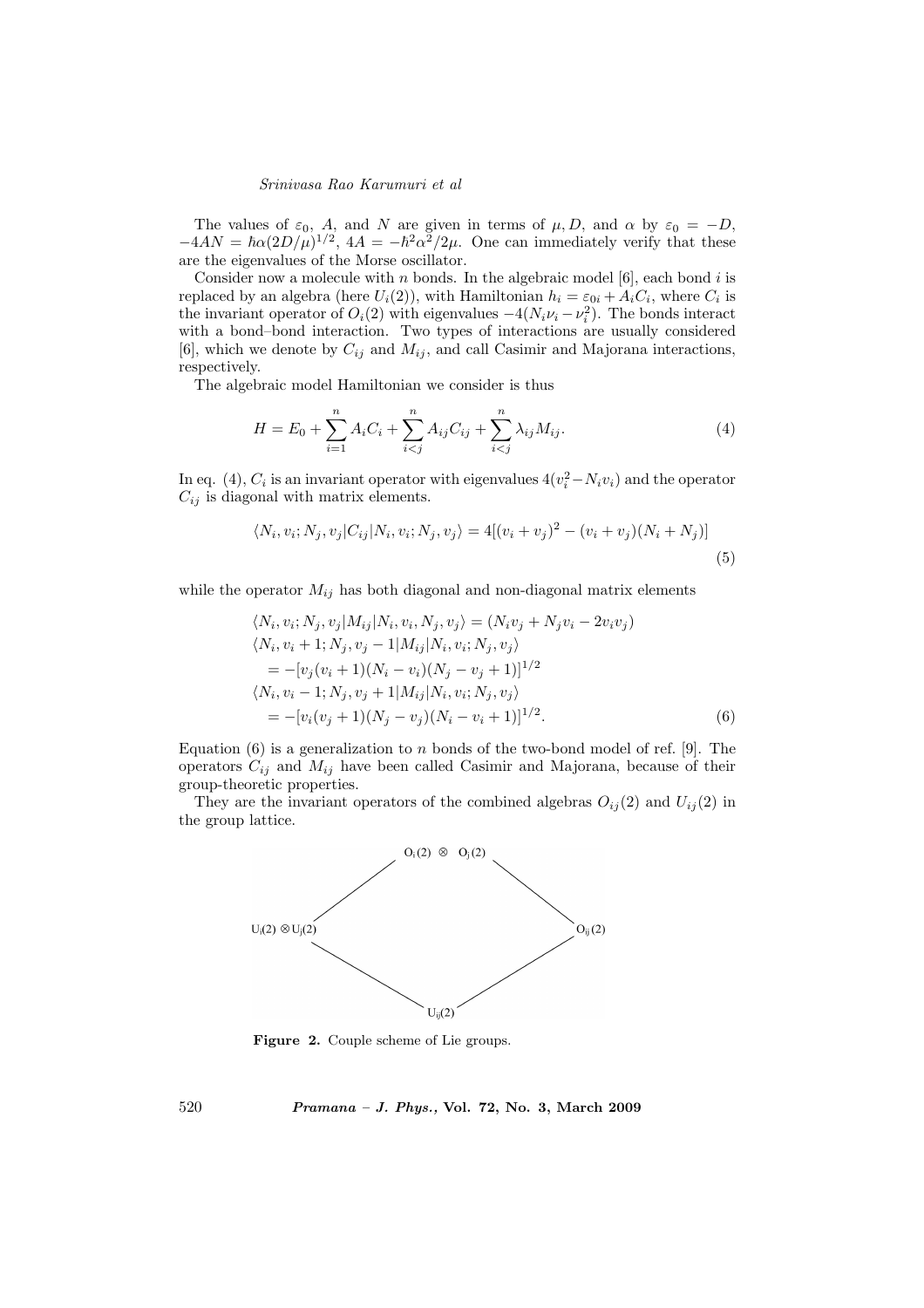Vibrational spectra of nickel metalloporphyrins

Table 1. Comparison between experimental and calculated fundamental energy levels of nickel octaethyl porphyrin (in  $cm^{-1}$ ).

| (a)                                 |            |                                                                                                                                                                                                         |                   |           |                         |
|-------------------------------------|------------|---------------------------------------------------------------------------------------------------------------------------------------------------------------------------------------------------------|-------------------|-----------|-------------------------|
| Symmetry                            | $\nu_i$    | Description                                                                                                                                                                                             | Exp. <sup>a</sup> | Calc.     | $\Delta$ (Exp. - Calc.) |
| $A_{1q}$                            | $\nu_1$    | $\nu$ (C <sub>m</sub> -H)                                                                                                                                                                               | 3041              | 3041.9544 | $-0.9544$               |
| $B_{2q}$                            | $\nu_{27}$ | $\nu(C_m-H)$                                                                                                                                                                                            | 3040              | 3040.9548 | $-0.9548$               |
| $E_u$                               | $\nu_{36}$ | $\nu(C_m-H)$                                                                                                                                                                                            | 3040              | 3040.9546 | $+0.9546$               |
| (b)                                 |            | Stretching parameters: All oscillators are equivalent, $N_1 = N_2 = N_3 = N_4 =$<br>$N = 44$ , $A = -17.6802$ cm <sup>-1</sup> , $A' = -0.24$ cm <sup>-1</sup> , $\lambda = 0.01136$ cm <sup>-1</sup> . |                   |           |                         |
| $E_u$                               | $\nu_{45}$ | $\nu(C_b-C)_{\rm asym}$                                                                                                                                                                                 | 996               | 994.4080  | $+1.60$                 |
| $B_{2g}$                            | $\nu_{31}$ | $\nu(C_b-C)_{\rm sym}$                                                                                                                                                                                  | 1015              | 1010.5280 | $+4.47$                 |
| $A_{2q}$<br>$\nu_{23}$              |            | $\nu(C_b-C)_{sym}$                                                                                                                                                                                      | 1058              | 1065.5548 | $-7.50$                 |
| $B_{1q}$<br>$\nu_{14}$              |            | $\nu(C_b-C)_{\rm sym}$                                                                                                                                                                                  | 1131              | 1104.4480 | $+26.56$                |
| $A_{1g}$                            | $\nu_5$    | $\nu(C_b-C)_{\rm sym}$                                                                                                                                                                                  | 1138              | 1143.3471 | $-5.34$                 |
| $E_u$                               | $\nu_{43}$ | $\nu(C_b-C)_{\rm sym}$                                                                                                                                                                                  | 1153              | 1159.4680 | $-6.46$                 |
| $\lambda = 0.1965$ cm <sup>-1</sup> |            | Stretching parameters: All oscillators are equivalent, $N_1 = N_2 = N_3 = N_4 =$<br>$N_5 = N_6 = N_7 = N_8 = N = 140, A = -1.7812 \text{ cm}^{-1}, A' = -1.0152 \text{ cm}^{-1},$                       |                   |           |                         |
| (c)                                 |            |                                                                                                                                                                                                         |                   |           |                         |
| $A_{1a}$                            | $\nu_2$    | $\nu(C_b-C_b)$                                                                                                                                                                                          | 1602              | 1590.132  | $+11.87$                |
| $B_{1q}$                            | $\nu_{11}$ | $\nu(C_b-C_b)$                                                                                                                                                                                          | 1577              | 1567.662  | $+9.34$                 |

Stretching parameters: All oscillators are equivalent,  $N_1 = N_2 = N_3 = N_4 =$  $N = 140, A = -2.8105$  cm<sup>-1</sup>,  $A' = -1.256$  cm<sup>-1</sup>,  $\lambda = 0.08025$  cm<sup>-1</sup>

 $E_u$   $\nu_{38}$   $\nu$ (C<sub>b</sub>–C<sub>b</sub>) 1604 1612.605 –8.60

<sup>a</sup>Ref. [17]. All parameters are in cm<sup>-1</sup> except N which is dimensionless.  $\Delta$ (r.m.s.) = 19.60 cm<sup>-1</sup>.

Their physical meaning can be seen in figure 2 from the matrix elements (5) and (6). The operators  $C_{ij}$  describe anharmonic terms of the type  $v_i v_j$ , while the operators  $M_{ij}$  describe interbond couplings which, in configuration space, are of the type  $r_i r_j$ , where  $r_i$  and  $r_j$  are the displacement vectors of bonds i and j from their equilibrium values.

## 3. Results and discussions

Using the algebraic model Hamiltonian to study the vibrational spectra, the stretching vibrations of molecules Ni(OEP), nickel porphyrin and Ni(TPP) are shown in tables. Here from figure 1 the considered vibrational bands are equivalent so that the individual and interaction term algebraic parameters are  $A_1 = A_2 = A_3$ 

*Pramana – J. Phys.*, Vol. 72, No. 3, March 2009 521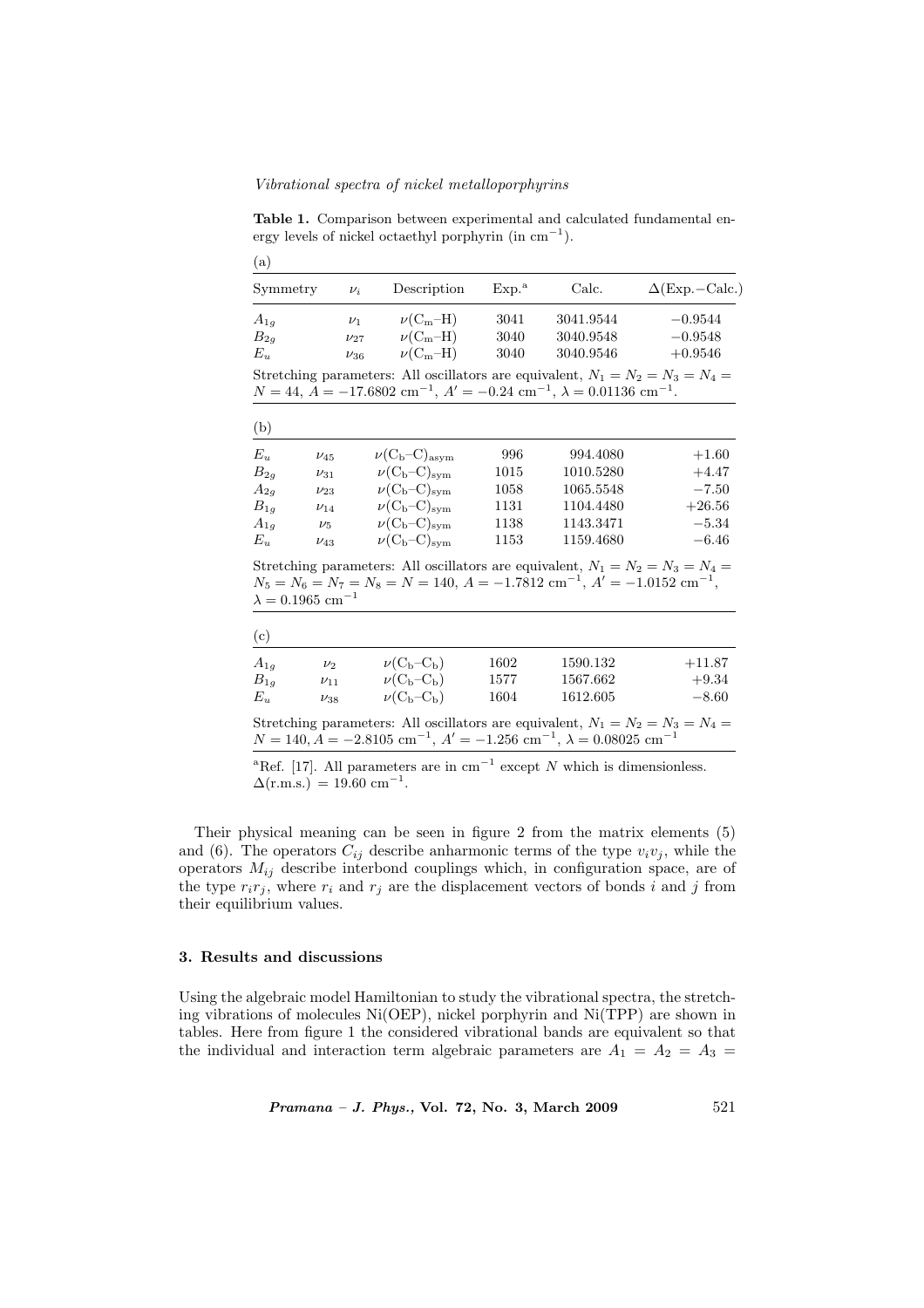$\langle e \rangle$ 

Table 2. Comparison between experimental and calculated fundamental energy levels of nickel porphyrin (in  $cm^{-1}$ ).

| (a)      |            |              |                   |         |                         |  |
|----------|------------|--------------|-------------------|---------|-------------------------|--|
| Symmetry | $\nu_i$    | Description  | Exp. <sup>a</sup> | Calc.   | $\Delta$ (Exp. - Calc.) |  |
| $A_{1g}$ | $\nu_1$    | $\nu(C_m-H)$ | 3042              | 3042.03 | $-0.03$                 |  |
| $B_{2g}$ | $\nu_{27}$ | $\nu(C_m-H)$ | 3041              | 3041.04 | $-0.04$                 |  |
| $E_u$    | $\nu_{36}$ | $\nu(C_m-H)$ | 3041              | 3043.00 | $+1.00$                 |  |

Stretching parameters: All oscillators are equivalent,  $N_1 = N_2 = N_3 = N_4$  $N = 44, A = -17.65$  cm<sup>-1</sup>,  $A' = -1.3108$  cm<sup>-1</sup>,  $\lambda = 0.0113$  cm<sup>-1</sup>

| (b)      |            |                           |      |         |          |
|----------|------------|---------------------------|------|---------|----------|
| $A_{1q}$ | $\nu_3$    | $\nu(C_a-C_m)_{sym}$      | 1463 | 1460.90 | $+2.10$  |
| $B_{1q}$ | $\nu_{10}$ | $\nu(C_b-C_m)_{\rm asym}$ | 1654 | 1644.28 | $+9.72$  |
| $A_{2g}$ | $\nu_{19}$ | $\nu(C_a-C_m)_{\rm asym}$ | 1615 | 1615.56 | $-0.56$  |
| $B_{2q}$ | $\nu_{28}$ | $\nu(C_a-C_m)_{\rm asym}$ | 1492 | 1486.10 | $+5.90$  |
| $E_u$    | $\nu_{37}$ | $\nu(C_a-C_m)_{\rm asym}$ | 1624 | 1629.92 | $-5.92$  |
| $E_u$    | $\nu_{39}$ | $\nu(C_a-C_m)_{sym}$      | 1462 | 1473.50 | $-11.50$ |

Stretching parameters: All oscillators are equivalent,  $N_1 = N_2 = N_3 = N_4$  $= N_5 = N_6 = N_7 = N_8 = N = 140, A = -2.6200$  cm<sup>-1</sup>,  $A' = -1.046$  cm<sup>-1</sup>,  $\lambda=0.045~\mathrm{cm}^{-1}$ 

| 1529.01<br>1579 | $+49.99$ |
|-----------------|----------|
| 1509.06<br>1509 | $-0.05$  |
| 1548.97<br>1547 | $-1.97$  |
|                 |          |

Stretching parameters: All oscillators are equivalent,  $N_1 = N_2 = N_3 = N_4$  $N = 140, A = -2.691$  cm<sup>-1</sup>,  $A' = -3.216$  cm<sup>-1</sup>,  $\lambda = 0.0713$  cm<sup>-1</sup>

<sup>a</sup>Ref. [17]. All parameters are in cm<sup>-1</sup> except N which is dimensionless.  $\Delta$ (r.m.s.) = 48.64 cm<sup>-1</sup>.

 $A_4 = A$ ,  $A_{12} = A_{23} = A_{34} = A_{41} = A$ ,  $\lambda_{12} = \lambda_{23} = \lambda_{34} = \lambda_{41} = \lambda$  and the vibron number  $N_1 = N_2 = N_3 = N_4 = N$ .

The vibron number  $N$  is related to the total number of bound states supported by the potential well. Equivalently, it can be put in a one-to-one correspondence with the anharmonicity parameters  $x_e$  by means of

$$
x_e = 1/(N+1). \tag{7}
$$

The values of vibron number can be determined [16] by the relation

$$
N_i = \frac{\omega_e}{\omega_e x_e} - 1, \quad \omega_e \to \text{Spectroscopic constant}, \tag{8}
$$

where  $\omega_e$  and  $\omega_e x_e$  are the harmonic frequencies and anharmonic constants of diatomic molecules C–H, C–C, and from eq.  $(8)$ , we can have the value of N. It may

522 Pramana – J. Phys., Vol. 72, No. 3, March 2009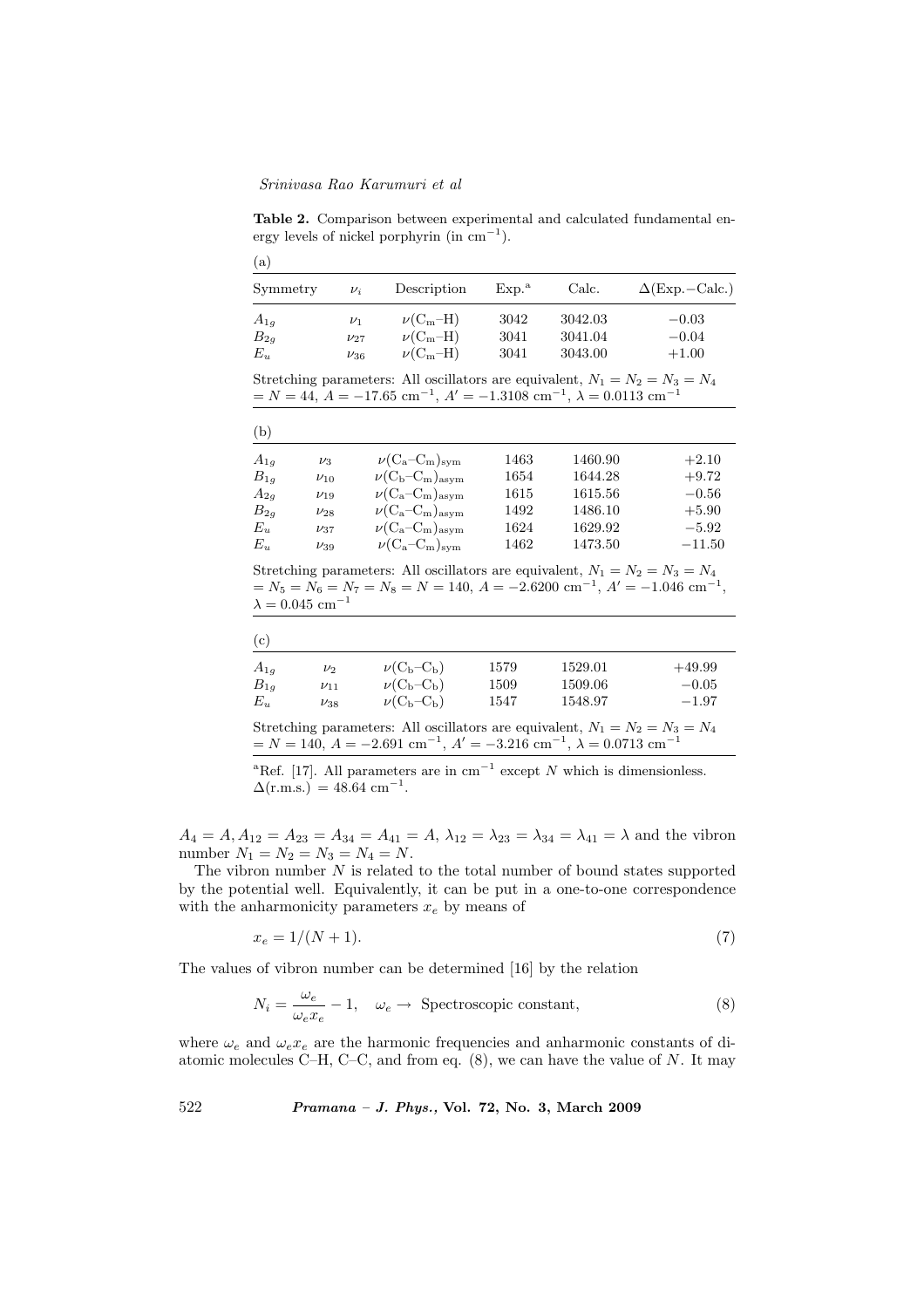Vibrational spectra of nickel metalloporphyrins

Table 3. Comparison between experimental and calculated fundamental energy levels of nickel tetraphenyl porphyrin (in  $cm^{-1}$ ).

| (a)      |            |              |                          |         |                         |  |
|----------|------------|--------------|--------------------------|---------|-------------------------|--|
| Symmetry | $\nu_i$    | Description  | Exp <sup>a</sup>         | Calc.   | $\Delta$ (Exp. - Calc.) |  |
| $A_{1g}$ | $\nu_1$    | $\nu(C_m-C)$ | 1235                     | 1234.42 | $+0.58$                 |  |
| $B_{2g}$ | $\nu_{27}$ | $\nu(C_m-C)$ | 1269                     | 1270.68 | $-1.68$                 |  |
| $E_u$    | $\nu_{36}$ | $\nu(C_m-C)$ | $\overline{\phantom{a}}$ | 1306.94 |                         |  |

Stretching parameters: All oscillators are equivalent,  $N_1 = N_2 = N_3 = N_4$  $N = 140, A = -2.213$  cm<sup>-1</sup>,  $A' = -0.9985$  cm<sup>-1</sup>,  $\lambda = 0.1295$  cm<sup>-1</sup>.

| (b)      |            |                           |          |         |         |
|----------|------------|---------------------------|----------|---------|---------|
| $A_{1q}$ | $\nu_3$    | $\nu(C_a-C_m)_{sym}$      | 1470     | 1469.15 | $+0.85$ |
| $B_{1g}$ | $\nu_{10}$ | $\nu(C_a-C_m)_{\rm asym}$ | 1594     | 1595.29 | $-1.29$ |
| $A_{2g}$ | $\nu_{19}$ | $\nu(C_a-C_m)_{\rm asym}$ | 1550     | 1550.88 | $-0.88$ |
| $B_{2g}$ | $\nu_{28}$ | $\nu(C_a-C_m)_{\rm asym}$ | $[1481]$ | 1483.02 | $-2.02$ |
| $E_u$    | $\nu_{37}$ | $\nu(C_a-C_m)_{\rm asym}$ |          | 1639.70 |         |
| $E_u$    | $\nu_{39}$ | $\nu(C_a-C_m)_{\rm sym}$  |          | 1496.90 |         |

Stretching parameters: All oscillators are equivalent,  $N_1 = N_2 = N_3 = N_4$  $= N_5 = N_6 = N_7 = N_8 = N = 140, A = -2.635$  cm<sup>-1</sup>,  $A' = -1.0236$  cm<sup>-1</sup>,  $\lambda = 0.0495$  cm<sup>-1</sup>

| (c)      |            |                |                          |         |                          |
|----------|------------|----------------|--------------------------|---------|--------------------------|
| $A_{1q}$ | $\nu_2$    | $\nu(C_b-C_b)$ | 1572                     | 1571.93 | $+0.07$                  |
| $B_{1g}$ | $\nu_{11}$ | $\nu(C_b-C_b)$ | 1504                     | 1504.65 | $-0.65$                  |
| $E_u$    | $\nu_{38}$ | $\nu(C_b-C_b)$ | $\overline{\phantom{0}}$ | 1639.22 | $\overline{\phantom{m}}$ |

Stretching parameters: All oscillators are equivalent,  $N_1 = N_2 = N_3 = N_4 =$  $N = 140, A = -2.7205$  cm<sup>-1</sup>,  $A' = -1.986$  cm<sup>-1</sup>,  $\lambda = 0.2403$  cm<sup>-1</sup>

<sup>a</sup>Ref. [17], [ ] calculated values, all parameters are in cm<sup>-1</sup> except N which is dimensionless.

 $\Delta$ (r.m.s.) = 5.02 cm<sup>-1</sup>.

be noted here that during the calculation of the vibrational energy levels of nickel metalloporphyrins, the value of  $N$  is kept fixed and not used as free parameter.

In the fitting, we fit 48 observed data of nickel metalloporphyrins, which come from literature [17], using the least-squares procedure. With regard to the calculation of vibrational spectra of Ni(OEP), nickel porphyrin, and Ni(TPP), one can also use the Dunham expansion method. However, one has to take too many coefficients into account in order to obtain the same r.m.s.

Partial calculated vibrational results and the fitting parameters  $A, A', \lambda, N$  which are used in this study for the vibrational energy levels of Ni(OEP), nickel porphyrin and Ni(TPP) for each of the 16 stretching vibrational bands are given in tables 1–3, together with the experimental data.

 $Pramana - J. Phys., Vol. 72, No. 3, March 2009$  523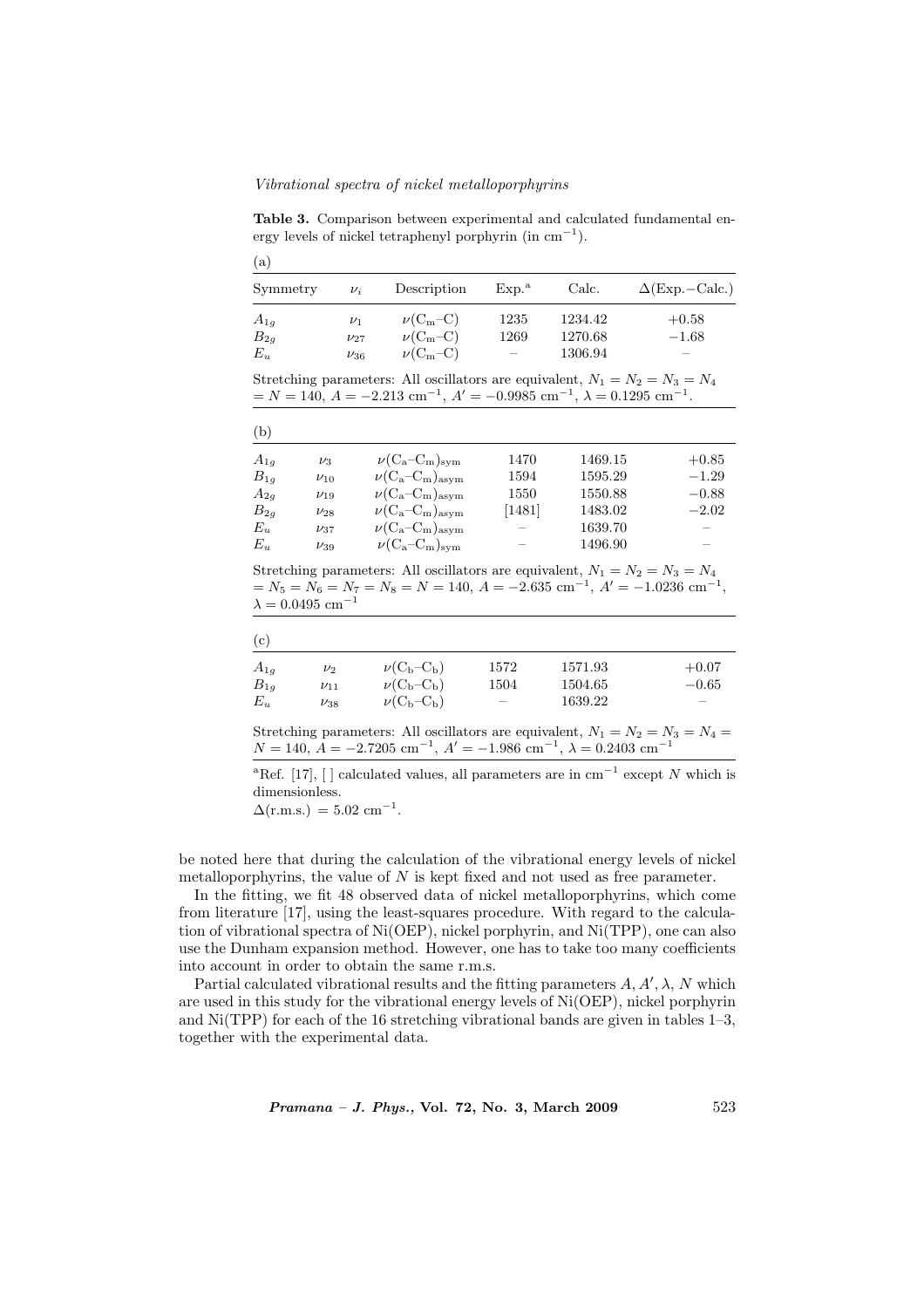# 4. Conclusion

In this study, we reported that the vibrational energy levels of nickel octaethyl porphyrin, nickel porphyrin and nickel tetraphenyl porphyrin molecules are in good agreement with experimental data. (i) In the study of vibrational spectra of nickel octaethyl porphyrin for 16 vibrational bands, we obtain  $\Delta(r.m.s.)$  as 19.60 cm<sup>-1</sup>. (ii) In the study of vibrational spectra of nickel porphyrin for 16 vibrational bands, we obtain  $\Delta(r.m.s.)$  as 46.70 cm<sup>-1</sup>. (iii) In the study of vibrational spectra of nickel tetraphenyl porphyrin for 16 vibrational bands, we obtain  $\Delta(r.m.s.)$  as 4.42 cm<sup>-1</sup>.

Hence, it may be concluded that in the calculation of vibrational energy levels, the U(2)-based Lie algebraic model Hamiltonian of Iachello, Oss, Lemus and Frank gives better fit to nickel metalloporphyrins.

#### Acknowledgement

The author Srinivasa Rao Karumuri would like to thank Prof. Thomas G Spiro and Prof. S Oss for providing necessary literature and the initial inspiration for this study. Ramendu Bhattacharjee and Srinivasa Rao Karumuri would like to thank the Department of Science & Technology, New Delhi, India, for supporting this research work.

#### References

- [1] J Seth, V Palaniappen, T E Johnson, S Prathapan, J S Lindsey and D F Bocain, J. Am. Chem. Soc. 116, 10578 (1985)
- [2] H Yamamoto, T Okunaka, K Furukawa, T Hiyashi, C Konaka and H Kato, Curr. Sci. 77, 894 (1999) S Tewari, R Das, A Chakraborty and R Bhattacharjee, Pramana – J. Phys. 63, 1073 (2004)
- [3] F Iachello and A Arima, Phys. Lett. B53, 309 (1974)
- A Arima and F Iachello, Phys. Rev. Lett. 35, 1069 (1975)
- [4] C E Wulfman, Chem. Phys. Lett. 23, 370 (1973)
- R D Levine and C E Wulfman, Chem. Phys. Lett. 60, 372 (1979)
- [5] F Iachello, *Chem. Phys. Lett.* **78**, 581 (1981)
- [6] F Iachello and R D Levine, J. Chem. Phys. 77, 3046 (1982)
- [7] O S Van Roosmalen, F Iachello, R D Levine and A E L Dieperink, J. Chem. Phys. 79, 2515 (1983)
- F Michelot and J Moret-Bailly, J. Phys. 48, 51 (1987)
- [8] C Leroy and F Michelot, J. Mol. Spectrosc. 151, 71 (1992)
- [9] O S Van Roosmalen, I Benjamin and R D Levine, J. Chem. Phys. 81, 5986 (1984)
- [10] L Halonen and M S Child, Mol. Phys. 46, 239 (1982)
- [11] F Iachello and S Oss, Phys. Rev. Lett. 66, 2976 (1991); Chem. Phys. Lett. 187, 500 (1991); 205, 285 (1993)
	- R Lemus and A Frank, J. Chem. Phys. 101, 8321 (1994)
- [12] F Iachello and S Oss, *Eur. Phys. J.* **D19**, 307 (2002)